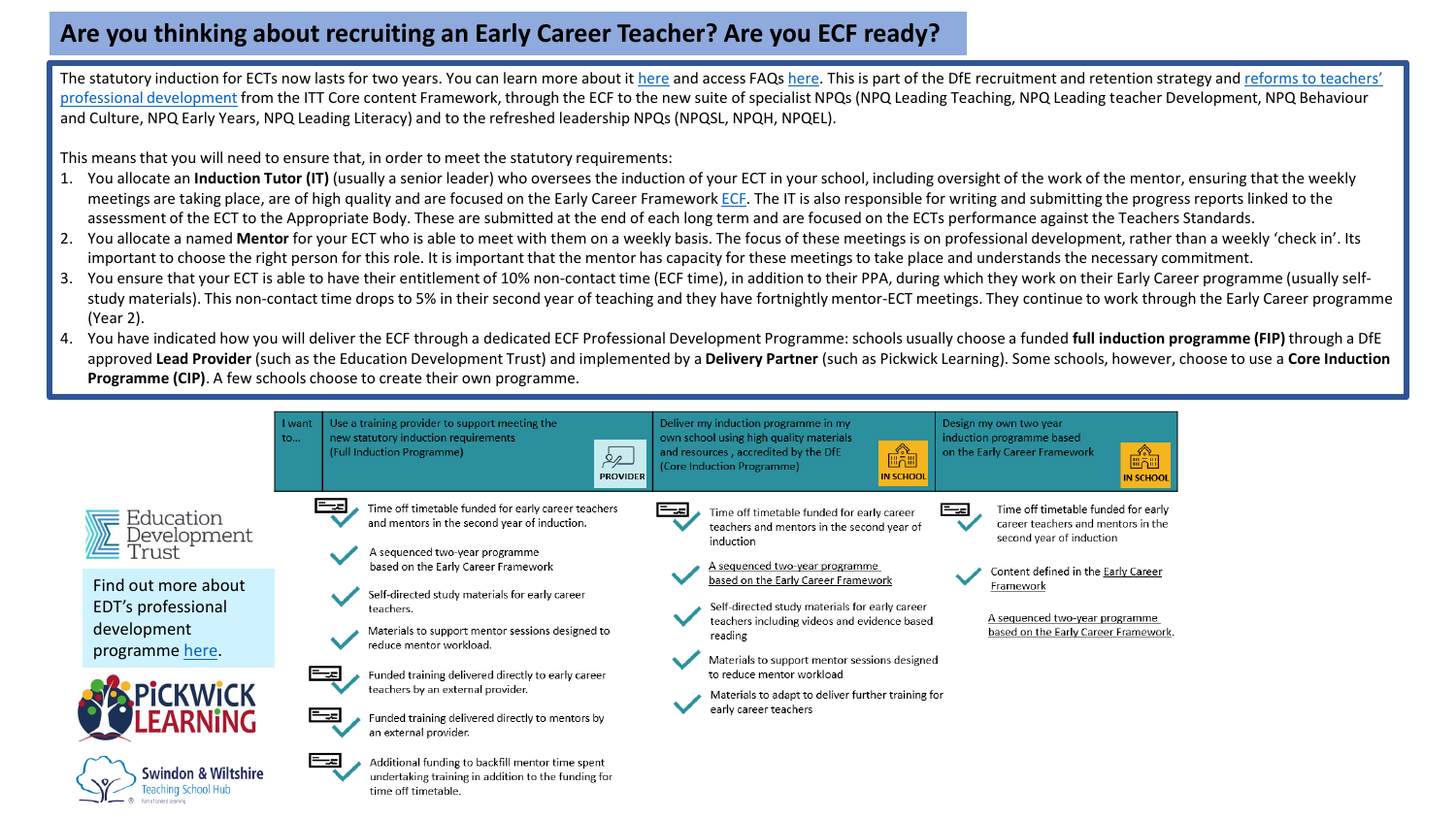## **What does the Full Induction Programme (FIP) look like with Education Development Trust and Pickwick Learning?**

**The Education Development Trust** is one of the DfE approved Lead Providers who have produced a comprehensive programme of development for ECTs and Mentors to ensure full coverage of the statutory framework.

All materials will be available through the ECF Online platform (once registered, encourage your mentors and ECTs to look outfor log in details in their inbox) and the programme is delivered through a blended approach. The overview below indicates what this will look like but you may also find these short videos helpful. NRO Induction Tutor webinar - <https://vimeo.com/559112297/970b2a3409> NRO Mentor Induction webinar - <https://vimeo.com/559101302/5e53eac121>

**Pickwick Learning** is a Delivery Partner working with the Swindon and Wiltshire Teaching School Hub (TSH) to deliver the FIP for primary schools across the area using the Education Development Trust's materials. Pickwick have been a key delivery partner in this programme since September 2020, through the early roll-out expansion phase of the ECF. We work closely with the TSH and Appropriate Bodies as well as our Local Authorities and Trusts across our region to ensure all schools, mentors and ECTs are very well supported in accessing this entitlement. Contact Amy Tapscott at [ecf@pickwickacademytrust.co.uk](mailto:ecf@pickwickacademytrust.co.uk) to ask questions or find out more information about what you can do to prepare.